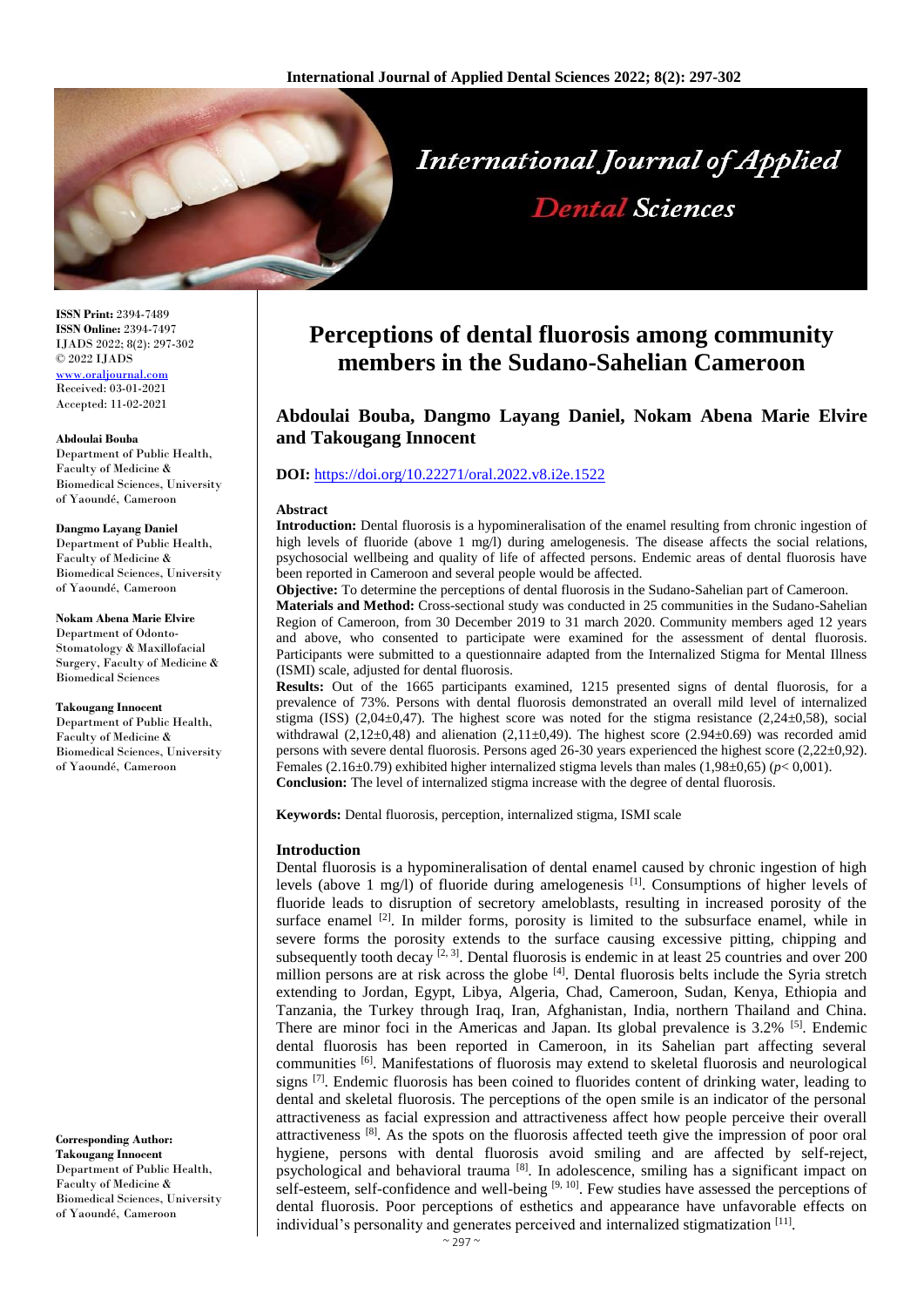The present study was designed to assess the influence of dental fluorosis on the perceptions of afflicted individuals and other community members. The specific objectives of the study were: to determine the prevalence and severity of dental fluorosis in the afflicted area, to assess the level of internalized stigma (self-perception) and stigma resistance (SR) among persons with dental fluorosis. The information generated would assist in designing strategies to enhance participation in interventions targeting dental fluorosis.

#### **Methods**

The present cross-sectional descriptive study was carried out in 25 purposefully selected communities in the Mandara Moutainous Region, covering the 3 administrative divisions of Mayo Sava, Mayo Tsanaga and Diamare**,** in the sahelian zone of Cameroon (Fig.1) from 30 December 2019 to 31

March 2020. The Mandara basin-Region is one of the hardest hit by endemic dental fluorosis, with prevalences ranging from 80% to 83% <sup>[6]</sup>. The Mandara basin lies between latitudes 10º30'00"N and 10º45'00"N and longitudes 13º45'00"E and 14º45'00"E. The climate is of the Sudano-Sahelian type with two main seasons. The dry season extends from October to May, while the rainy season lasts from May to September. The hydrography presents with temporary rivers (mayos) and ponds observed mainly during the rainy season. The weather is relatively hot over the year and the water consumption rate high, in the order of 3-4 l/day. The main ethnic groups are the Mandaras, Kapsiki, Foulbes, Mofous, Mafas, Banas, Madas (Zoglous). Drinking water is obtained from wells and deep wells which are either protected or not. In urban areas, pipe borne water is distributed by the Cameroon Water Corporation (CDE)<sup>[6,12]</sup>.



**Fig 1:** Geolocalisation of Study Communities for the Assessment of the Perceptions of Dental Fluorosis in Sudano-Sahelian Cameroon.

We purposefully selected communities based on the high prevalence of dental fluorosis. Our study included participants aged 12 years and above who had resided in the area for at least the first 8 years of their childhood. Participants with numerous missing teeth, dentures and orthodontic appliances were excluded. Participants were submitted to a clinical dental examination and to a questionnaire, after informed consent. We sought the consent of parents/guardians for participants that were less than 18 years and their assentment obtained. Ethical clearance was obtained from the Ethical Review Board of the Faculty of Medicine and Biomedical Sciences - University of Yaoundé 1 ( $N<sup>o</sup>$ 388/UY1/FMSB/VDRC/DAASR/CSD). Administrative authorization was obtained from the Regional Delegation of Public Health

(N<sup>o</sup>069/L/20/MINSANTE/SG/DRSP/EN/MRA). Participating individuals were submitted to a clinical dental examination for fluoretic lesions. and submitted to a questionnaire related to internalized stigma. The intra-oral examination followed a standard and rigorous aseptic procedures, respecting COVID-19 barrier measures. The participant and operator were seated. The teeth were dried with sterile gauze for 30 seconds and a wooden tongue depressor used to retract oral soft tissues.

Natural lighting was used to determine the level of translucency of the enamel. Scoring was done using the modified Dean's fluorosis index [13]. Based on the structure and appearance of the enamel, each tooth was score as smooth, even surface, and white or pale creamy white in color as Normal (normal: score  $=0$ ): Altered glossiness with few white spots on enamel surface (questionable: score  $=1$ ); Irregular white opaque flecks on  $\langle 25\% \rangle$  of enamel surface (very mild: Score  $=2$ ); White opaque flecks on  $\lt 50\%$  but  $>25\%$  of enamel surface (score = 3); Distinctive enamel attrition like wear with brown stain (moderate: score  $= 4$ ); Enamel hypoplasia due to severe fluorosis, pitted and corroded-like enamel, or brown stain all over the enamel (severe:  $score = 5$ ).

Following dental examination, participants with dental fluorosis were submitted to a structured questionnaire to gather information related to self-rated perceptions using a modified Internalized Stigmatization of Mental Illness scale (ISMI), adjusted for dental fluorosis [14]. Internalized stigma is a subjective process, embedded within a socio-cultural context, characterized by negative feelings (about self), maladaptive behavior, identity transformation or stereotype endorsement resulting from individual's experiences,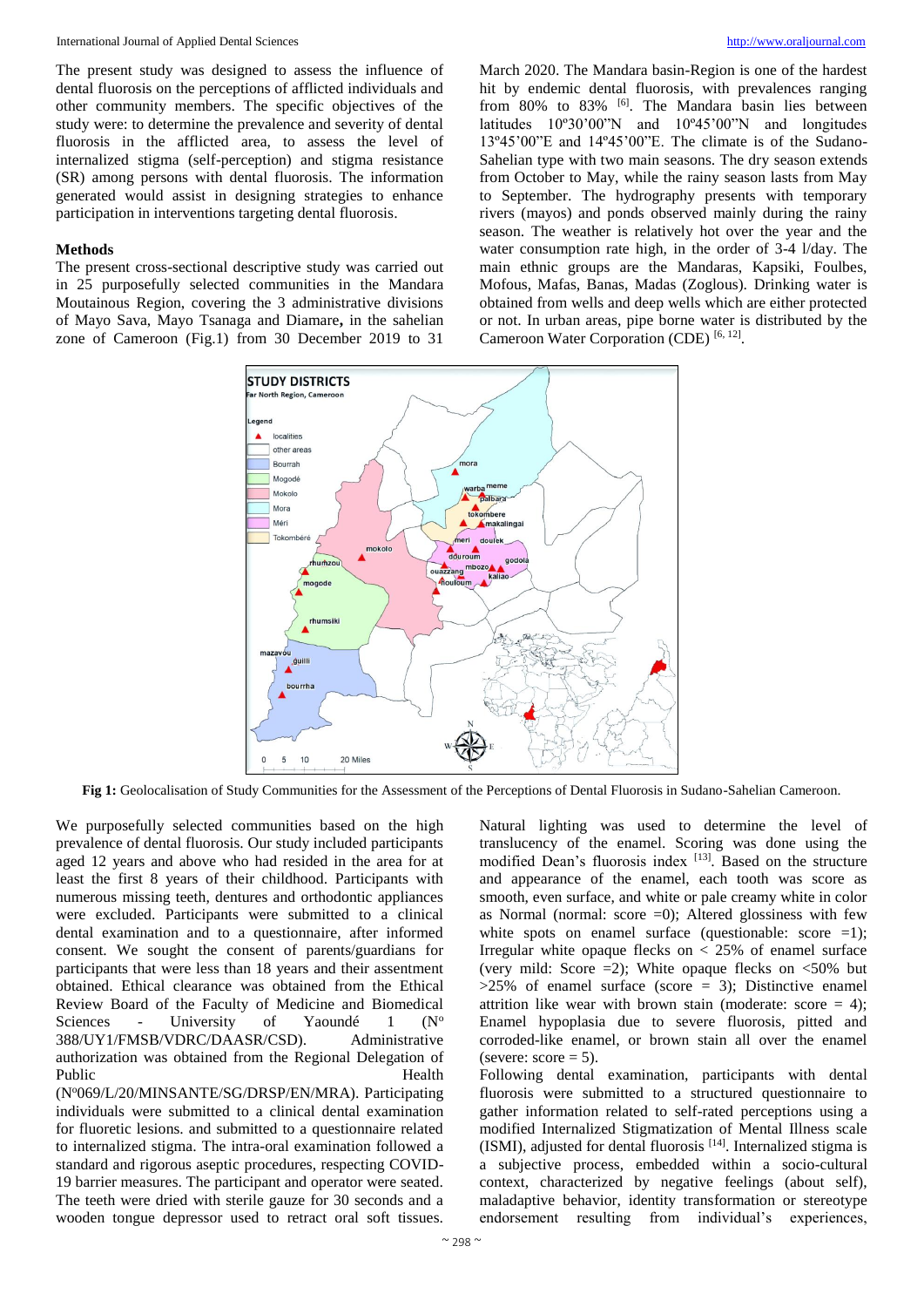perceptions, or anticipation of negative social reaction. Internalized stigma responses were rated on a five-point Likert-scale as not at all (score=1), a little (score=2), frequently (score=3) and very frequently (score=4). The questionnaire adressed five themes including alienation, stereotype endorsement, discrimination experience, social withdrawal and stigma resistance.

Statistical analyses were carried out using epi info 7.2.3.1 and charts drawn using Microsoft Excel 2013. Mapping and Geolocalisation was done using Arc Map 10.7 version of the GIS software. Semi-quantitative analyses was done to bring out the perceptions towards people with dental fluorosis. Descriptive analyses of teeth with fluorosis distributed according to the Dean's Fluorosis index. Means and standard deviations were computed for each thematic domain and the Internalized stigma scores were interpreted using the 4 category method [15], and presented as minimal (1, 00-2,00);

mild (2,01-2,50); moderate (2,51-3,00) and severe (3,01-4,00) internalized stigma.

The ISMI domain scores of stigma were compared with clinical and sociodemographic variables, using parametric and non-parametric statistics (Mann-Whitney, Krustal-Wallis). Statistical significance was determined at *p*< 0.05.

#### **Results**

We examined 1665 participants, 875 (53%) were males for a sex ratio of 1, 11. The 16-25 years age group was the most represented (46%).

#### **Distribution of dental fluorosis**

Overall, dental fluorosis was found in 73% (n=1215) of participants. The intensity of dental fluorosis was moderate (27%), very mild (22%) and 17% of severe dental fluorosis (Fig.2).



**Fig 2:** Cummulative Frequency of Dental Fluorosis by Level of Severity in Selected Localities of Sahelian Cameroon (December 2019- March 2020).

#### **Internalized stigma in persons with dental fluorosis** The overall internalized stigma level was 2,04±0,47. The stigma resistance domain had the highest score (2,24±0,58)

followed by social withdrawal  $(2,12\pm0,48)$ , while stereotype endorsement had the lowest  $(1,70\pm0,32)$ . (Fig.3).



**Fig 3:** Mean Internalized Stigma Scores among Persons with Dental Fluorosis in Selected Communities of Sahelian Cameroon (December 2019 – March 2020).

| Severity of dental fluorosis and internalized stigma scores |  |  |  |
|-------------------------------------------------------------|--|--|--|
| Persons manifesting severe dental fluorosis had an          |  |  |  |

internalized stigma score of 2,94±0,69, while those with questionable dental fluorosis had a score of 0,23±0,05. It was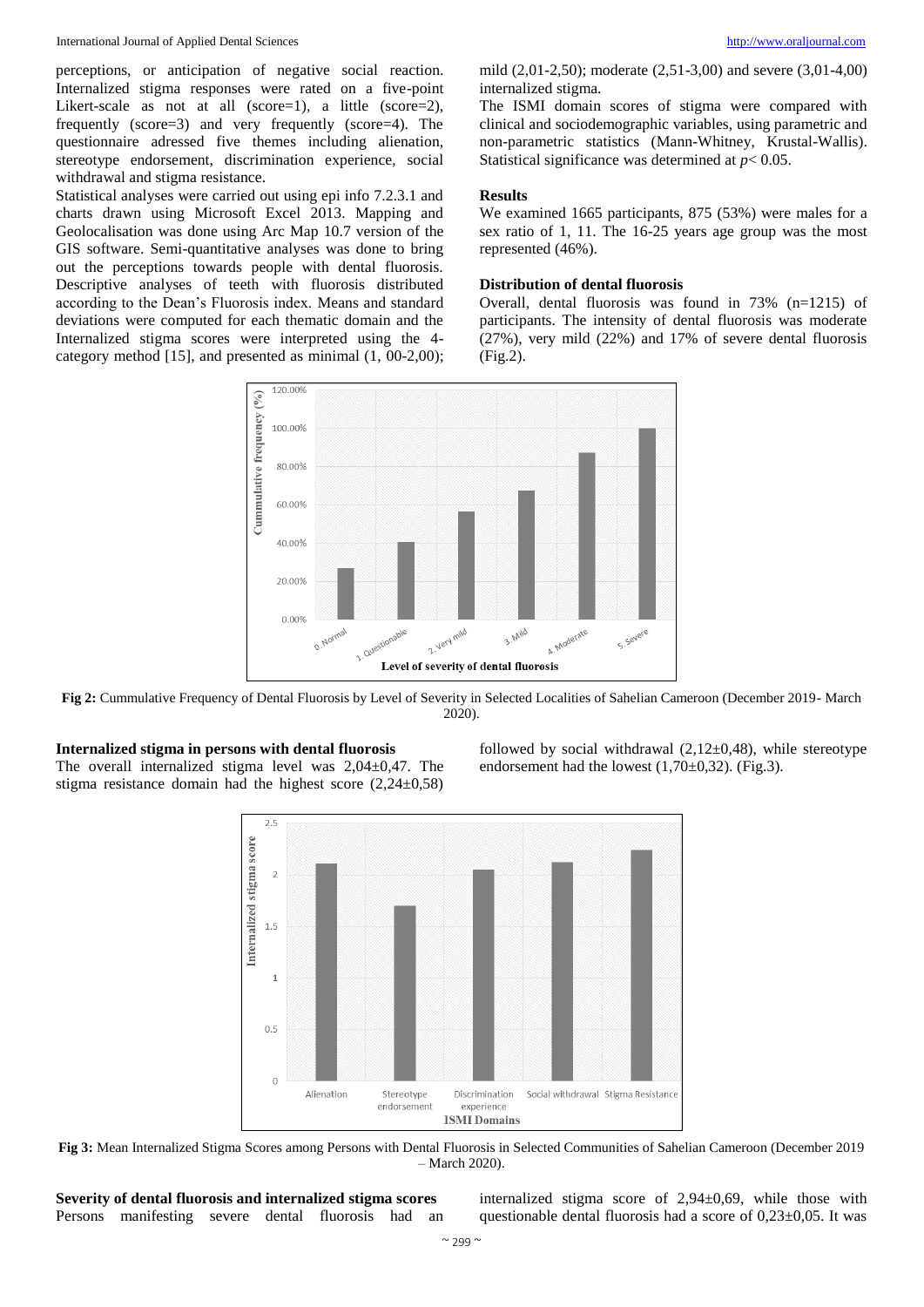found that the level of internalized stigma increased as the severity of dental fluorosis increases. There was a linear relationship between the severity of dental fluorosis and the

internalized stigma scores (F= 4,  $1210 = 516.35, p < 0.001$ ) (Fig. 4)



**Fig 4:** Mean Internalized Stigma Scores (ISMI) by Severity of Dental Fluorosis among Affected Community Members in Sudano-Sahelian Cameroon.

#### **Internalized stigma scores and sociodemographic characteristics**

Participants aged 26-30 years had a stigma score of 2,22±0,92. The lowest score was found among those aged 12- 15 years**,** while persons aged 26-30 years experienced the highest level of internalized stigma. In this study, 56% of Participants showed a minimal stigma while 20% demonstrated moderate stigma. Moderate to severe internalized stigma was found in 31% of participants, with 11% of them exhibiting severe internalized stigma levels.

Participants aged 26-30 years had a stigma score of 22±0,92, showing the highest recorded score. The lowest score was found among those aged 12-15 years**,** while persons aged 26- 30 years experienced the highest level of internalized stigma. This implies that adolescences within this age group felt more stigmatised than their peers.

Fluorosis affected females experienced greater internalized stigma in the mild, moderate and severe levels of internalized stigma (Fig.5).



**Fig 5:** Frequency of Internalized Stigma by Sex among Affected Members (December 2019- March 2020).

#### **Severity of Internalized stigma in persons with dental fluorosis**

Participants with moderate to severe internalized stigma in the population were found to be 31%, with 11% of them exhibiting severe internalized stigma levels.

In our study 56% of Participants showed a minimal stigma while 20% demonstrated moderate stigma. Moderate to severe internalized stigma was found in 31% of participants, with 11% of them exhibiting severe internalized stigma levels.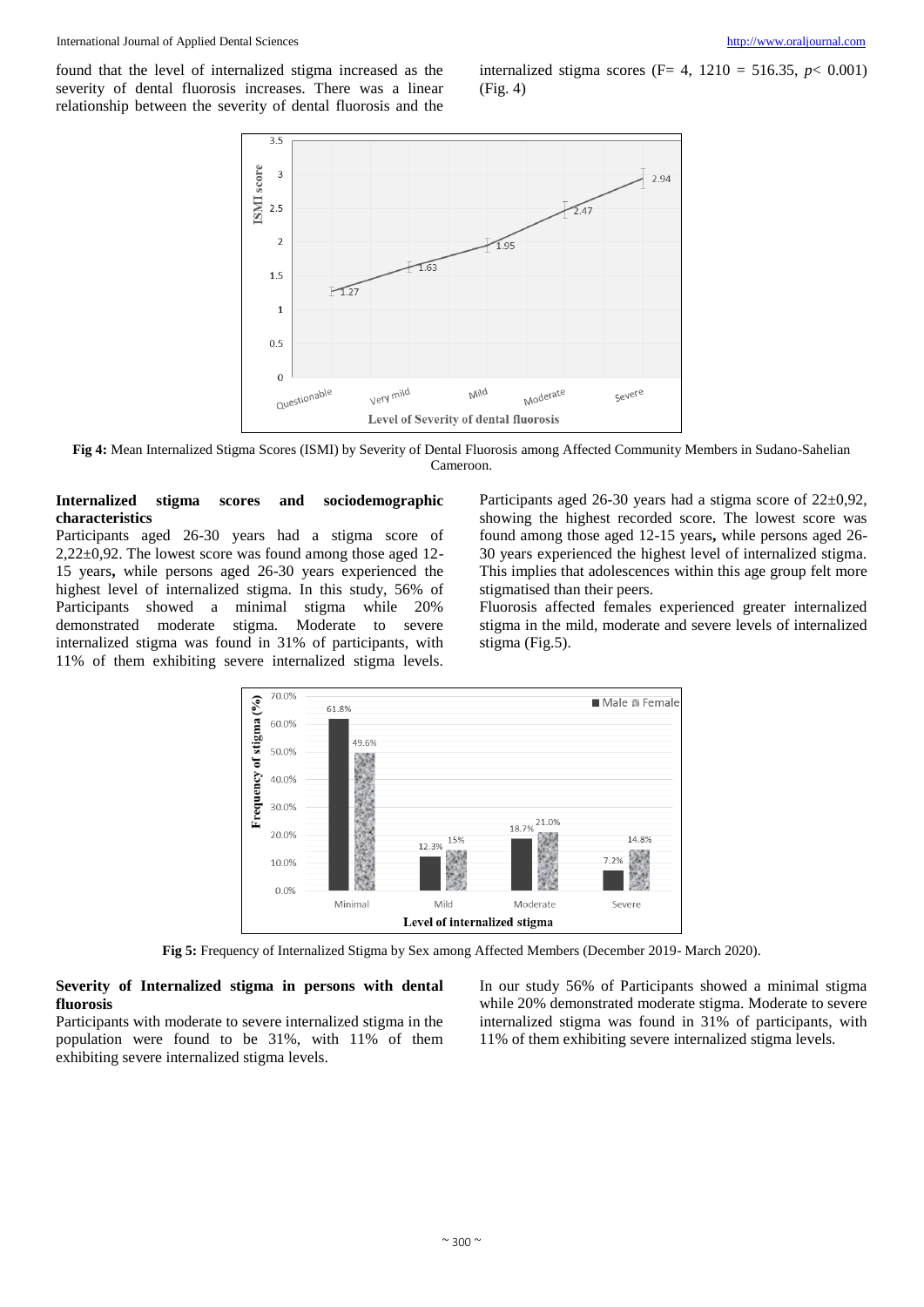

**Fig 6:** Dental fluorosis severity spectrum among in Sudano-Sahelian Cameroon, (December 2019–March 2020)

#### **Discussion**

The prevalence of dental fluorosis was highly variable (12- 100%), with several hyperendemic communities. The level of endemicity of dental fluorosis could be related to the high levels of fluorides contained in natural drinking water [6]. Natural surface and groundwaters waters may be fluoridated [16-17]. The documented high endemicity of dental fluorosis could also also be related to dietary habits, as was the case in Tanzania, where a locally consumed salt "magadi" was associated with endemic fluorosis<sup>[18]</sup>.

Moderate fluoretic lesions were a source of aesthetic affliction, negatively affecting the psychosocial wellbeing of affected persons [19]. These findings were not consistent with observations in Tanzania, as severe forms of dental fluorosis were predominant <sup>[20]</sup>. The high prevalence of severe cases reported in the Tanzanian study could be due to the methodological approach used, as the Thylstrup Fejerskov Index (TFI) is more sensitive the Deans Index  $[18]$ .

The high prevalence of the severe forms of dental fluorosis (17%) reported in our study constitutes a social issue as afflicted individuals have difficulties smiling and maintaining social exchanges and engaging close interpersonal relationships<sup>[21]</sup>.

The reverse-coded stigma resistance theme (subscale) had the highest, followed by social withdrawal, indicating that persons with dental fluorosis were less resistant to internalized stigma. As the severity of dental fluorosis increased, so did feelings of distress, isolation and low integration in society. A lesser impact of the disease was reported in Senegal [22]. This might be related to the fact as most persons living in the same communities have the severe forms, stereotyping endorsement is lower, as the affection is perceived as normal. Persons with severe dental fluorosis portrayed an elevated internalized stigma (mean >2.5), with impairments mental function <sup>[23]</sup>. A related study in Brazil provided evidence of an impact in the functional domain [24].

There was a dose-response relationship between the severity of dental fluorosis and the level of internalized stigma as participants with severe dental fluorosis experienced higher levels of internalized stigma. Most persons with severe dental fluorosis isolated themselves and avoided social interactions. These findings are similar to observations in Tanzania, Canada, Australia and Brazil [9, 25, 26]. Shyness, feelings of inferiority, decreased self-confidence were reported among persons with dental fluorosis.

Participants with age group 26-30 years experienced the highest stigma score. Most of the young adults of this age group engage in romantic relationships and start families**.** In Canada  $^{[27]}$ , children 11-13 years of age were more critical about their teeth appearance than older persons.

Females experienced higher stigma levels than males. This corroborates observations in Canada and Ethiopia [27, 28]. In Ethiopia, some people had the misconceptions that women can transmit dental fluorosis to their offsprings.

Some females reported that dental fluorosis have made them less attractive to suitors and early romantic relationships. More girls experienced twice as elevated stigma levels (moderate to severe internalized stigma) than males. This means that females perceive 2 times more severe stigma than males. This finding was in line with an iranian study  $[29]$ , as the quality of life and satisfaction of females aged 15-18 years decreased with increasing severity of dental fluorosis.

#### **Conclusion**

The prevalence of dental fluorosis was highly variable (12- 100%), with several hyperendemic communities of sahelian C. The level of internalized stigma was associated with the severity of dental fluorosis, age and gender. Females aged 26- 30 years, persons with severe dental fluorosis experienced higher internalized stigma levels. Persons with dental fluorosis reported feelings of shyness, inferiority, decreased self-confidence, there is the need for intervention programs against dental fluorosis in the affected communities.

#### **References**

- 1. Fawell J, Bailey K, Chilton J, Dahi E, Magara Y. Fluoride in drinking-water. IWA publishing, 2006.
- 2. Bronckers A, Lyaruu DM, DenBesten PK. The impact of fluoride on ameloblasts and the mechanisms of enamel fluorosis. Journal of dental research. 2009;88(10):877-93.
- 3. DenBesten P, Li W. Chronic fluoride toxicity: dental fluorosis. In: Fluoride and the oral environment. Karger Publishers, 2011, 81-96.
- 4. Akuno MH, Nocella G, Milia EP, Gutierrez L. Factors influencing the relationship between fluoride in drinking water and dental fluorosis: a ten-year systematic review and meta-analysis. Journal of water and health. 2019;17(6):845-62.